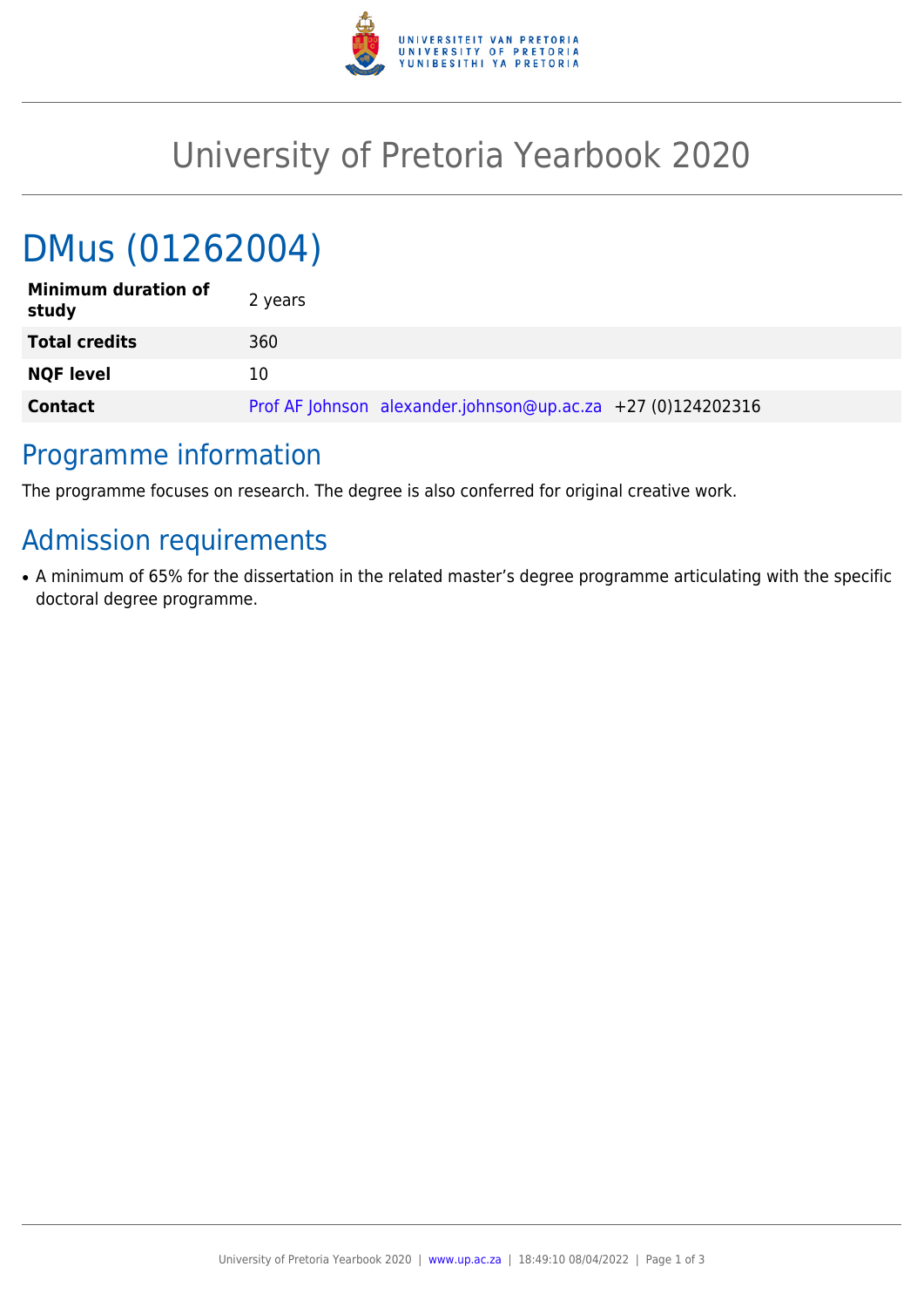

### Curriculum: Year 1

**Minimum credits: 360**

#### **Core modules**

[Thesis: Music 990](https://www.up.ac.za/faculty-of-education/yearbooks/2020/modules/view/MUS 990) (MUS 990) - Credits: 360.00